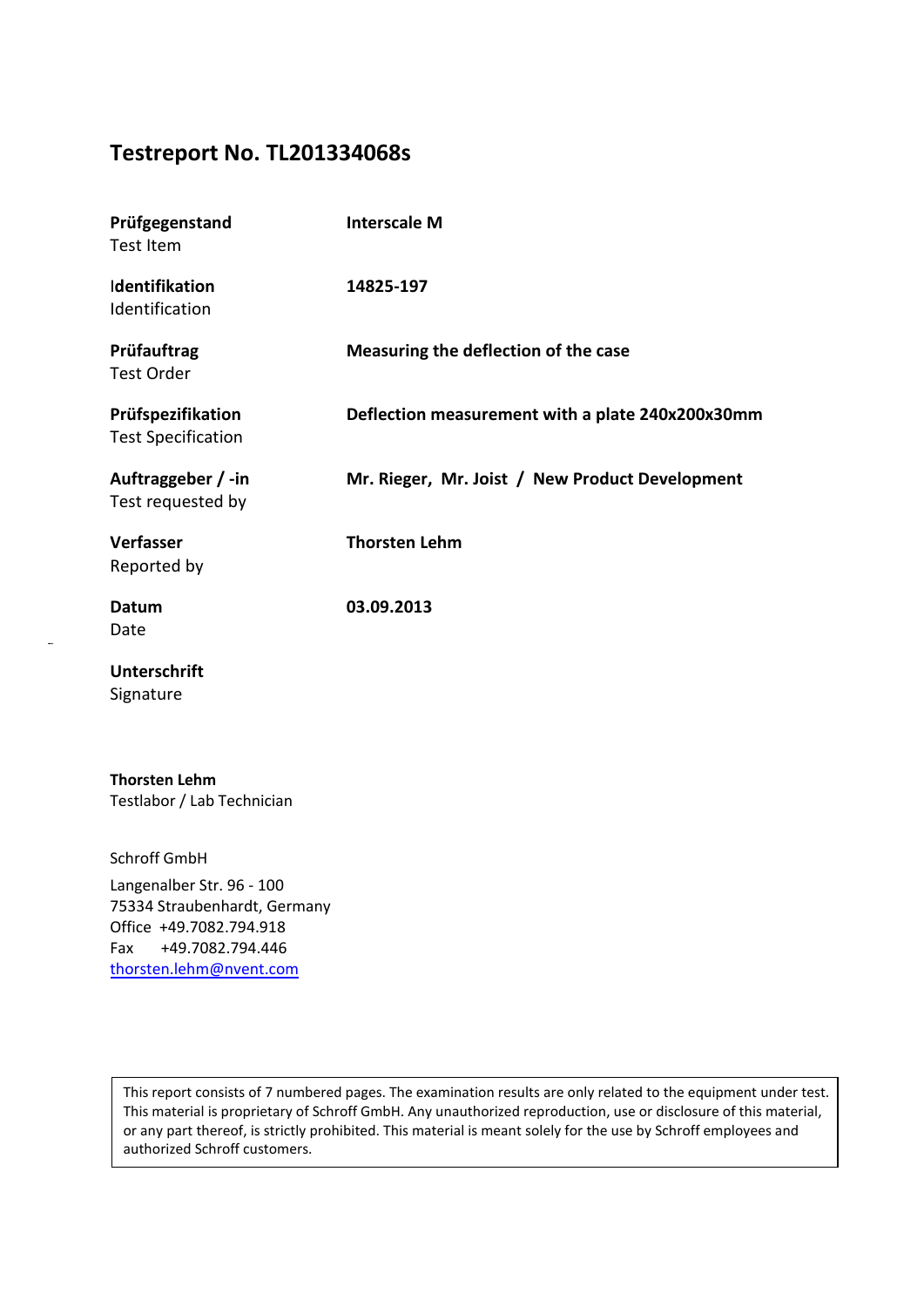**Testreport No. TL201334068s Page 2/7**

| Zusatzangaben<br>Additional Information                        |                   |
|----------------------------------------------------------------|-------------------|
| Anlieferungszustand<br>State upon Delivery                     | OΚ                |
| Prüfmenge<br>Quantity                                          | 1 Interscale case |
| Verbleib/Verwendung<br>To be retained/Use                      | Mr. Joist         |
| <b>Bezug</b><br>(LS-Nr./QSB-Nr./Erstbericht etc.)<br>Reference |                   |

# **1 Zusammenfassung / Beurteilung Summary/Assessment**

## **Test =**

# **Deflection measurement with a plate BxW 240x200mm**

The Interscale M passed the test SL1 on the basis of IEC 61587. The deflection is less than 0,4mm.

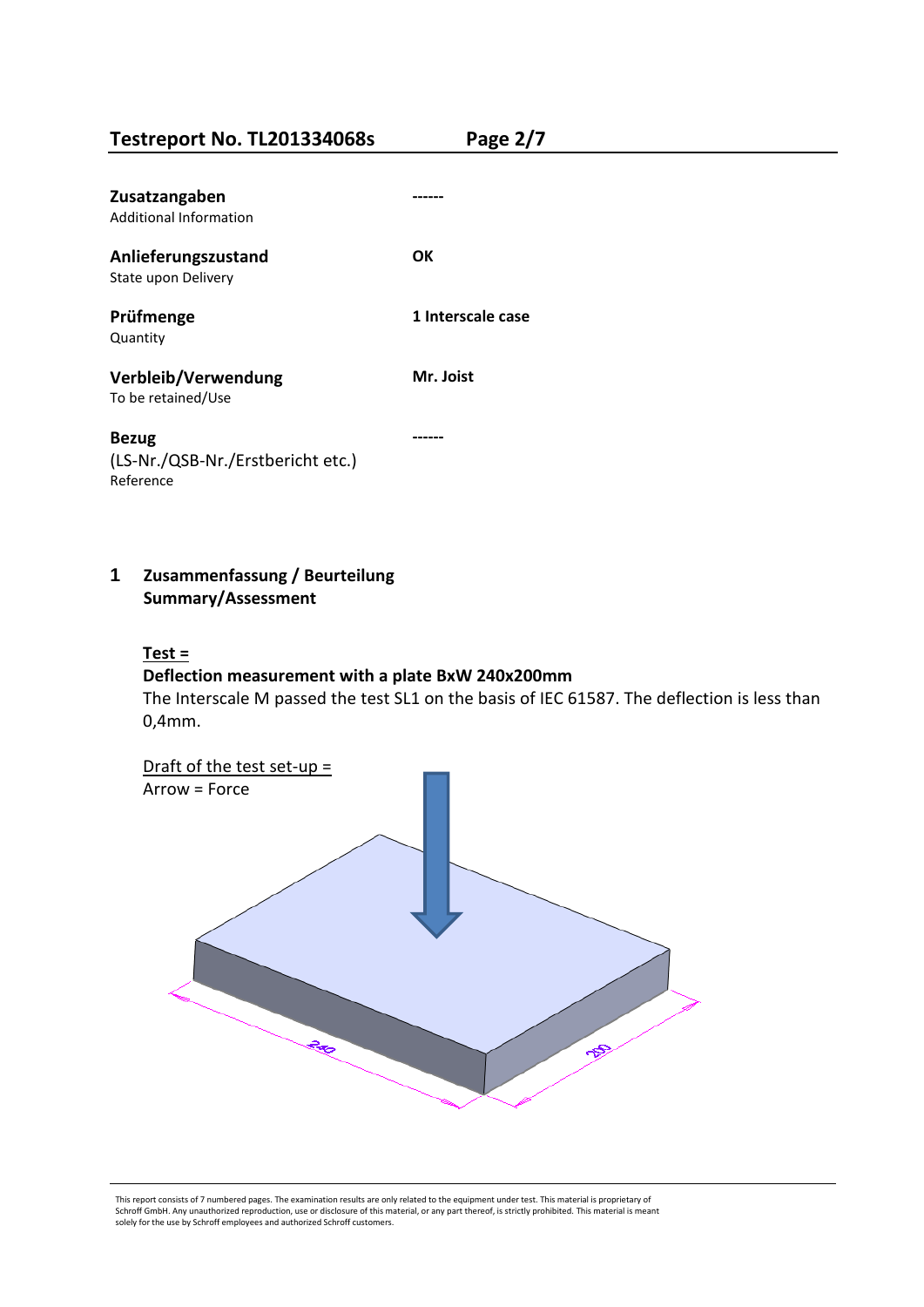# **1.1 Prüfling(e) Sample(s)**

Interscale M No.: 14825-197 (Measurements done with feet No.: 60224-009)

# **1.2 Versuchsparameter / Versuchsaufbau / Versuchsdurchführung Test parameters/Test set-up/Test performed**

 $Test =$ 

Measurement of the deflection at the Interscale M with a plate inside the case. Pressure on to the plate (see pictures). Test on the basis of IEC 61587 (SL1)

# **1.3 Prüfmittel / Meßgeräte Test resources/equipment**

• Zwick material testing machine 1455

# **2 Ergebnisse Results**

See next page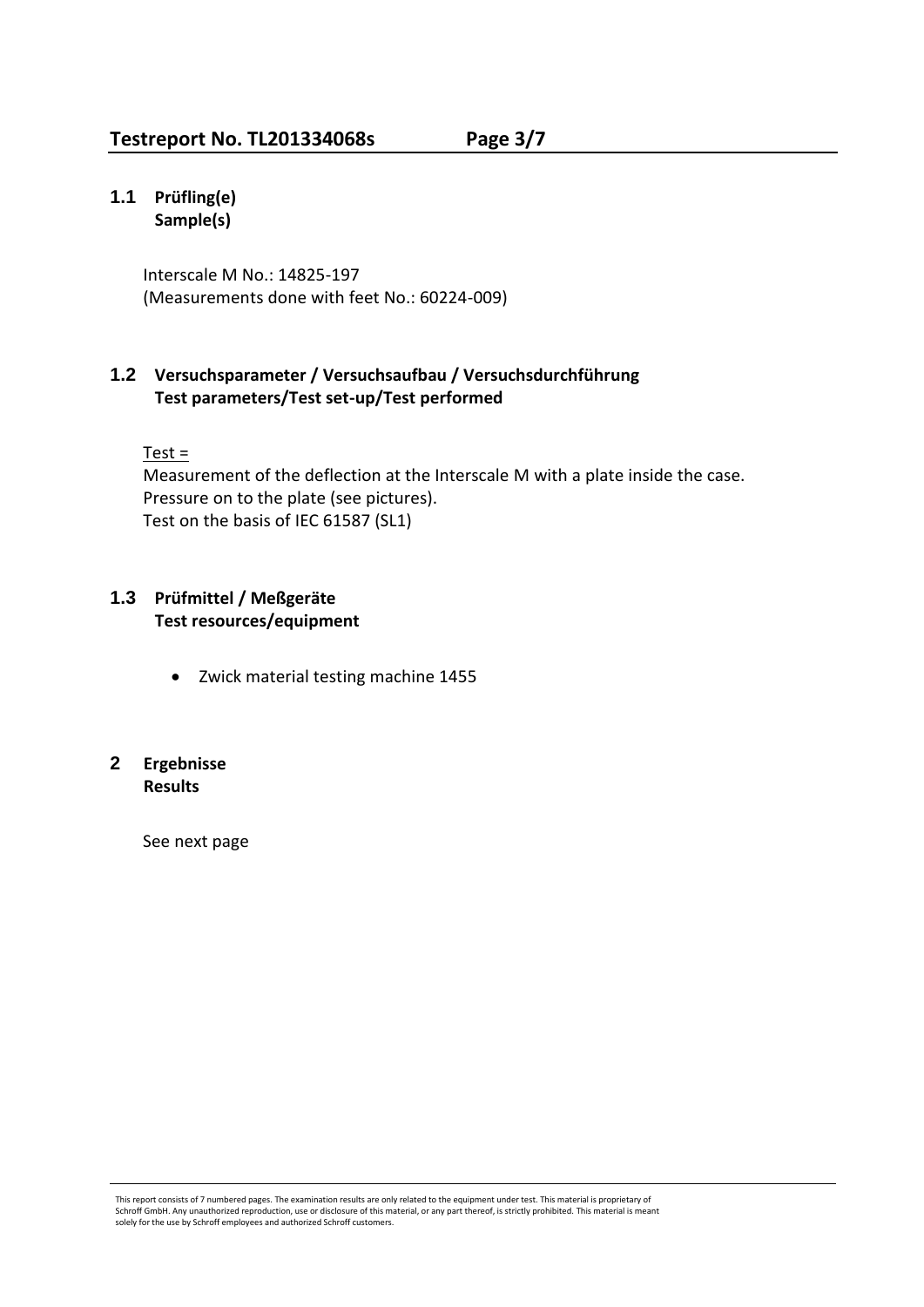Test =

Test on the basis of IEC 61587 SL1

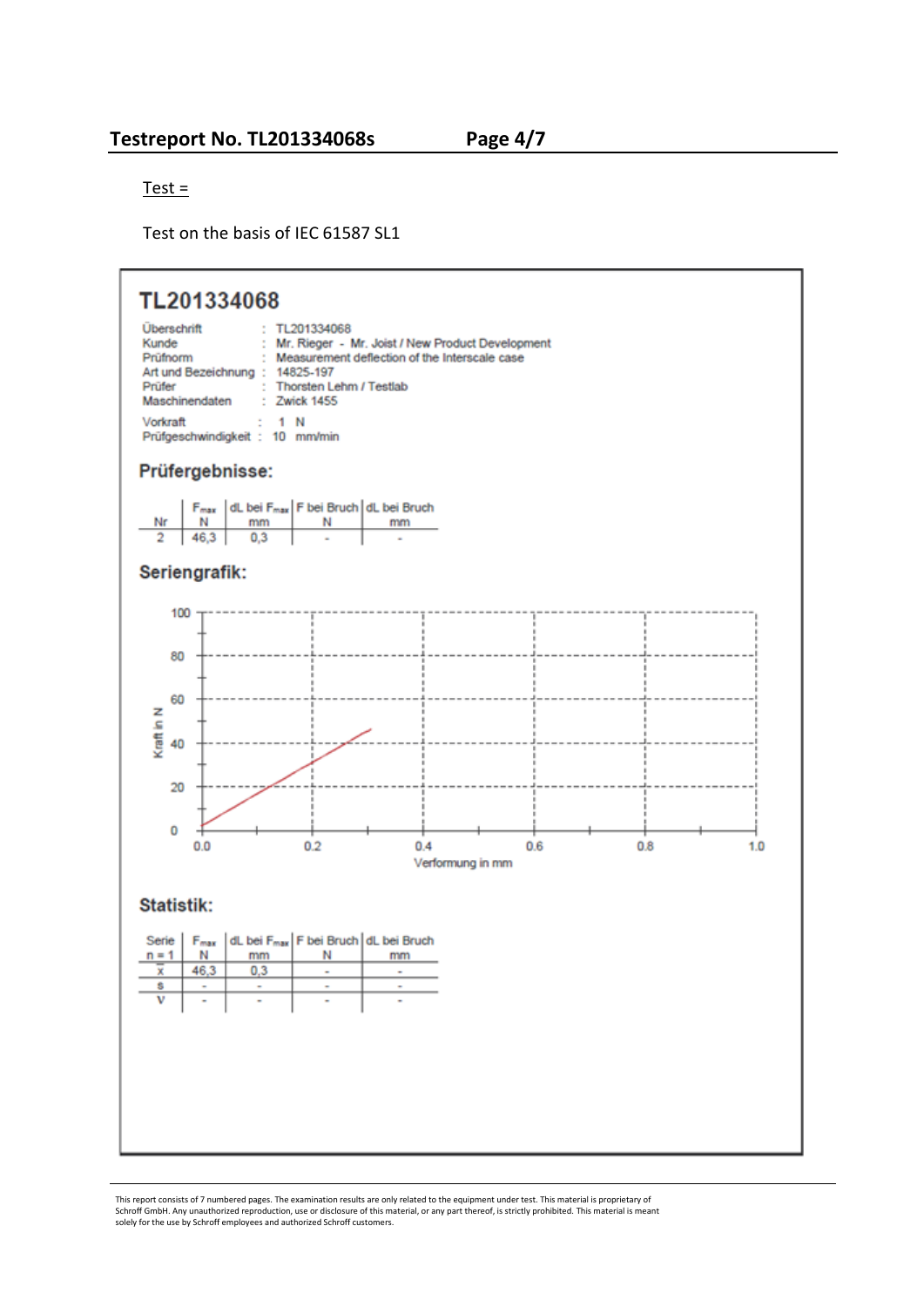### **3 Bemerkungen Remarks**

in.<br>Se

#### Standard IEC 61587 =

 $-12-$ 

61587-1 © IEC:2011

 $\frac{1}{4}$ 

#### 7.2.1.2 Subracks IEC 60297 series

Load distribution for classification SL1 (Figure 2).

For U see IEC 60297-1, for D and HP see IEC 60297-3-101.



Single point load  $P3 = 46 N$ 

NOTE A single point load shall be applied equally to all lower horizontal members along the centre line of the<br>subrack.

#### Figure 2 - Static load test, single force for subracks IEC 60297 series

Classification SL1 = 46N for subrack tested with single load (see Table 4).

Assessment following the test

The acceptance criteria is that the maximum deflection shall be less than 0,4 mm.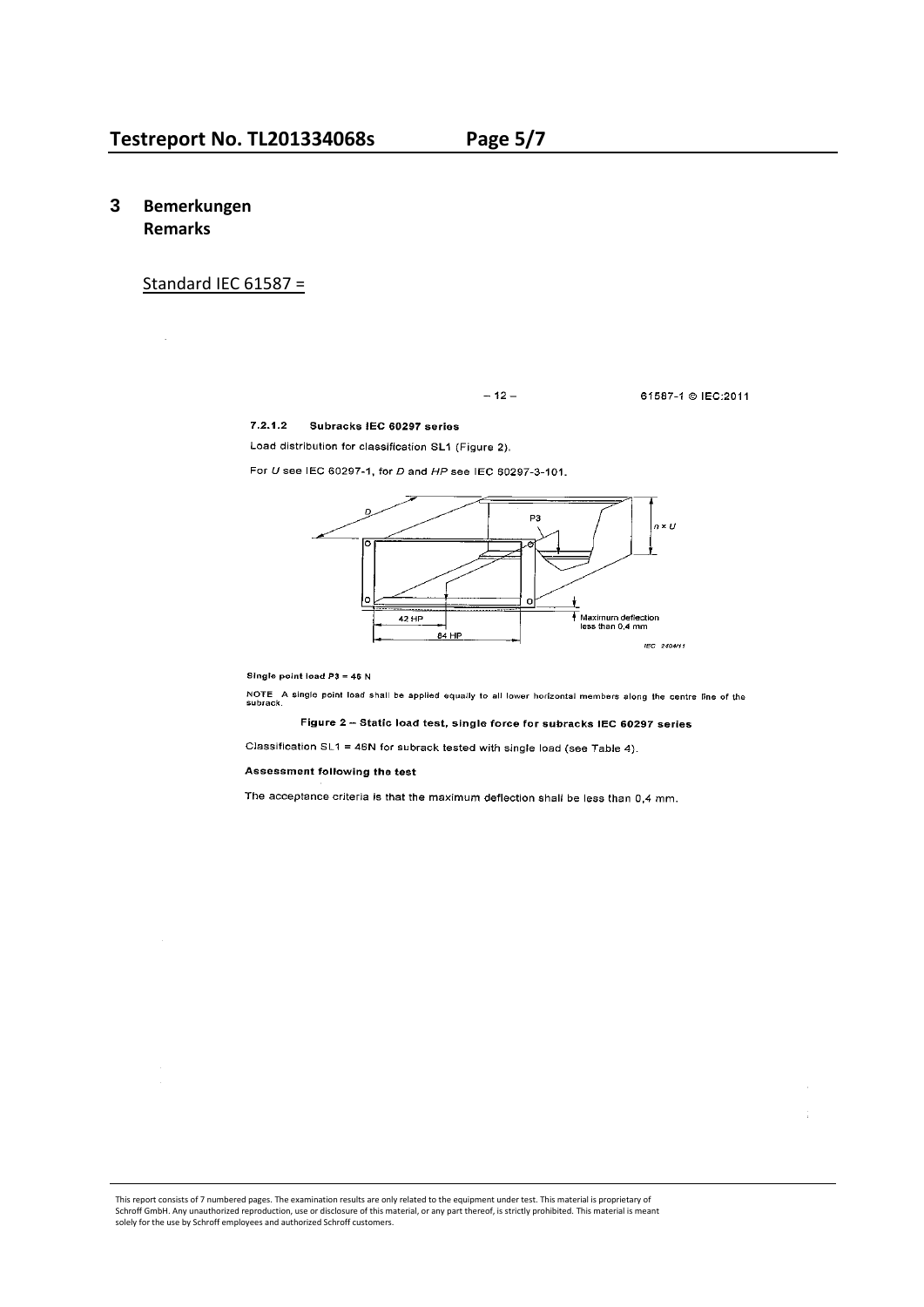61587-1 @ IEC:2011  $-13-$ 

#### $7.2.1.3$ Subracks IEC 60917 series

Load distribution for classification SL1, SL2 and SL3.

For Ds, Ws1 and Hs see IEC 60917-2-2.



NOTE Single point load tests shall be applied equally to all lower horizontal members along the centre line of the<br>subrack as detailed in Figure 3 and Table 4.

Figure 3 - Static load test, single force for subracks IEC 60917 series

Table 4 - Static mechanical load classifications for subracks of the IEC 60917 series

| Performance level | Single point load P3   |
|-------------------|------------------------|
|                   | (see Note of Figure 3) |
|                   | N                      |
| SL 1              | 46                     |
| SL 2              | 69                     |
| SL 3              | 92                     |

#### Assessment following the tests

The acceptance criteria is that the maximum deflection shall be less than 0,4 mm.